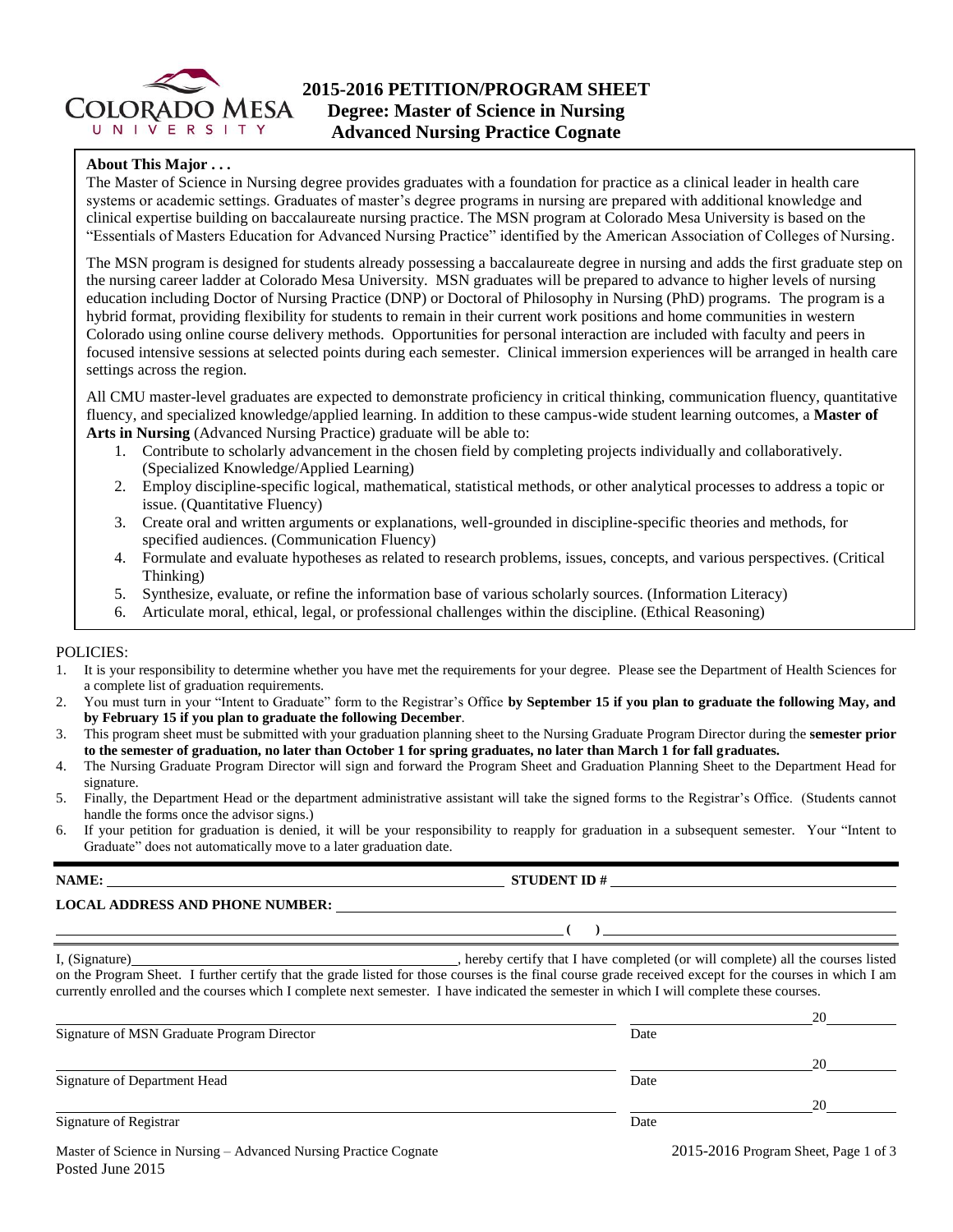#### **Students should work closely with a faculty advisor when selecting and scheduling courses prior to registration.**

Degree Requirements:

- Admission to the program follows the general admissions policies & procedures for graduate programs outlined in the university catalog.
- A bachelor's degree in nursing from a regionally accredited college or university is required, prior to beginning the program. Applicants must have maintained a GPA of 3.0 or better in baccalaureate nursing coursework.
- 36 Semester Hours are required for the Master of Science in Nursing Degree.
- No class grade lower than a "B" will be counted toward the degree.
- Applicants must hold a current, unrestricted license to practice as a registered nurse in their State of Practice.
- It is recommended that students work closely with a faculty advisor when selecting courses and scheduling classes prior to registration.

Course No Title Sem.hrs Grade Term

### **I. Required Core Courses** (18 Semester Hours)**:**

| NURS 500 Theoretical Foundations         | 3 |  |
|------------------------------------------|---|--|
| <b>NURS 501 Nursing Research Methods</b> | 3 |  |
| NURS 502 Health Information Systems      | 3 |  |
| NURS 503 Organizational Leadership       | 3 |  |
| <b>NURS 504 Health Policy</b>            | 3 |  |
| NURS 505 Quality Improvement             | 3 |  |

Course No Title Sem.hrs Grade Term

#### **II. Advanced Nursing Practice Cognate** (15 Semester Hours):

| 3                                     |  |
|---------------------------------------|--|
| 3.                                    |  |
| 3                                     |  |
| NURS 530 Chronic Illness Management 3 |  |
| $\mathcal{R}$                         |  |
|                                       |  |

## **IV. Capstone or Thesis** (3 Semester Hours):

NURS 575 Capstone Practice Project 3

## **V. Other Requirements:**

Completion of Oral Comprehensive Exam: Pass/Fail

Date completed: